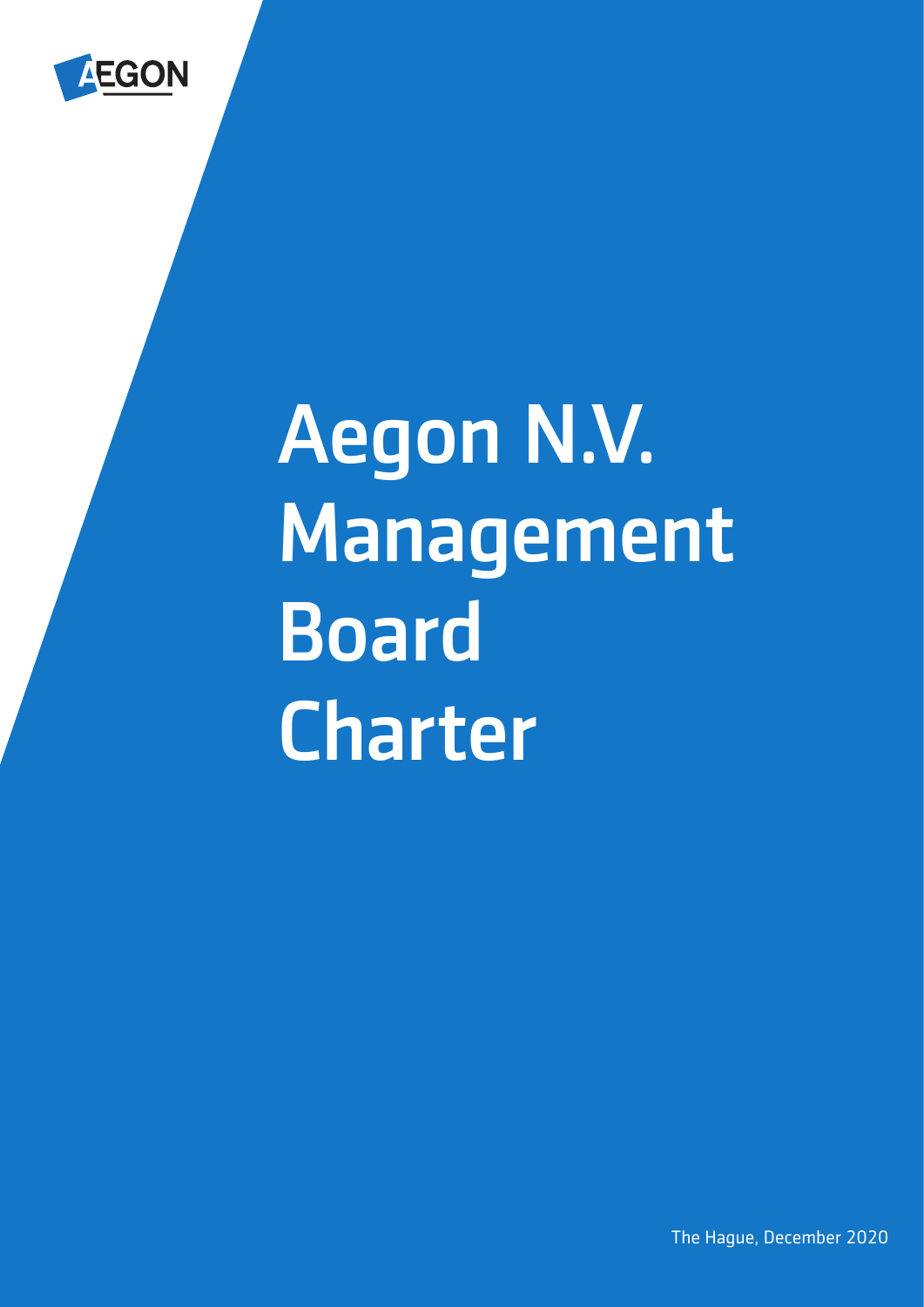### Adopted by the Supervisory Board on September 23, 2009 Last revision: December 18, 2020

## **Contents**

|                  | Composition and Appointment         |               |
|------------------|-------------------------------------|---------------|
| 2.               | Role of the Management Board        |               |
| $\overline{3}$ . | Role of the Executive Board         | $\mathcal{A}$ |
| 4.               | Management Board meetings           | 4             |
| 5.               | <b>Company Secretary</b>            |               |
| 6.               | Relation with the Supervisory Board |               |
|                  | <b>Other Provisions</b>             |               |

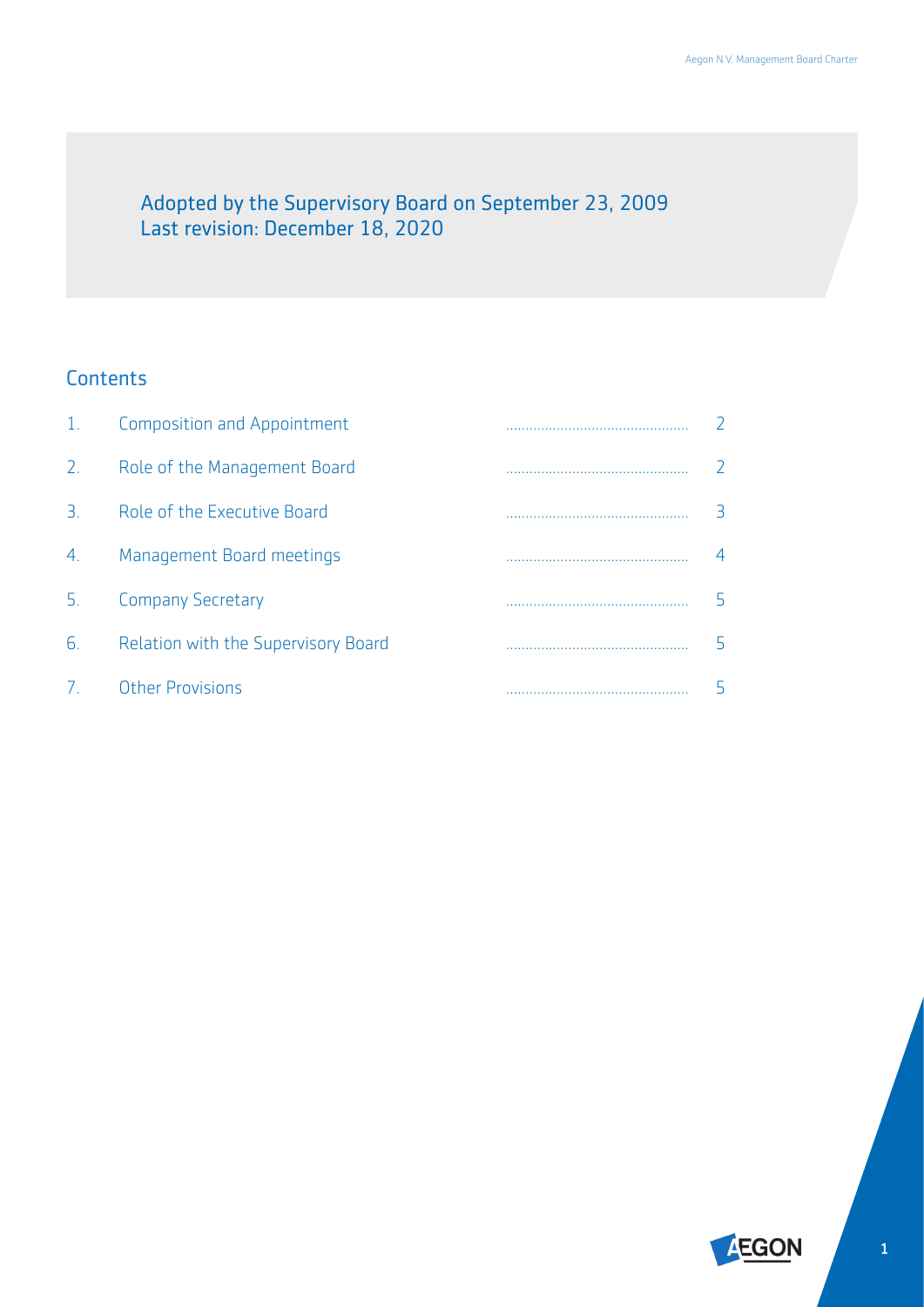#### 0. Introduction

- This Charter was adopted by the Executive Board and the Management Board on September 16, 2009 and confirmed by the Supervisory Board on September 23, 2009.
- This Charter sets out the governance of the Management Board of Aegon in addition to the relevant provisions of Dutch law, the Articles of Association, and the Executive Board Charter. In the performance of their duties, the members of the Management Board will observe the provisions of this Charter.
- In addition to complying with this Charter and any applicable rules and protocols, the Management Board shall ensure that there is an atmosphere of cooperation and agreement, characterized by mutual supportiveness, in order to support the individual and shared responsibilities of the Management Board members.
- Any term used herein shall have the same meaning as such term is used or defined in the Articles of Association, whereby: "Group" means Aegon N.V. together with, where appropriate, the subsidiaries and possible other companies of which financial information is included in the consolidated Financial Statements of the Company and "Company" means Aegon N.V.. The Chairman of the Executive Board is also referred to as "CEO".

#### 1. Composition and Appointment

- 1.1 The Management Board consists of (i) the members of the Executive Board and (ii) such other members as appointed to the Management Board by the Executive Board after consultation with the Supervisory Board.
- 1.2 The members of the Management Board can be suspended or dismissed from the Management Board by the Executive Board.

#### 2 Role of the Management Board

- 2.1 The Management Board is entrusted with the overall strategic direction of the Group, more in particular with respect to:
	- a) Setting, implementing, and achieving the Group's business objectives and strategy as well as ensuring the delivery of results;
	- b) Discussing and sponsoring the Group's policies;
	- c) Discussing and sponsoring enterprise risk management, in particular:
		- i) The Group level risk strategy and embedding of the risk strategy into business strategy and the enterprise risk management into the business operations;
		- ii) The Group risk governance structures, risk tolerance statements, group level risk policy limits, the pricing and product development policy and the introduction of new Group level risk policies;
	- d) Corporate responsibility issues that are relevant to the Group;
	- e) Sharing relevant information; and
	- f) Providing vital support and expertise and making recommendations to Management Board members on strategic business matters and to the Executive Board on all strategic matters that affect the business of the Group (e.g. cross-border business initiatives; capital allocation, and M&A).
- 2.2 Each individual Management Board member is accountable for the operations and management in the unit(s) that the member is responsible for, in line with the Company's policies, values and principles, and compliance standards.
- 2.3 Management Board members are collectively responsible for managing Aegon's senior leadership talent. Members have a responsibility to manage talent consistently at all Aegon businesses around the world.
- 2.4 The Management Board shall have full information rights vis-à-vis all countries and business lines within the Group. The Management Board shall, in performing their duties, have access to the expertise of and support and services from all Corporate Center departments.

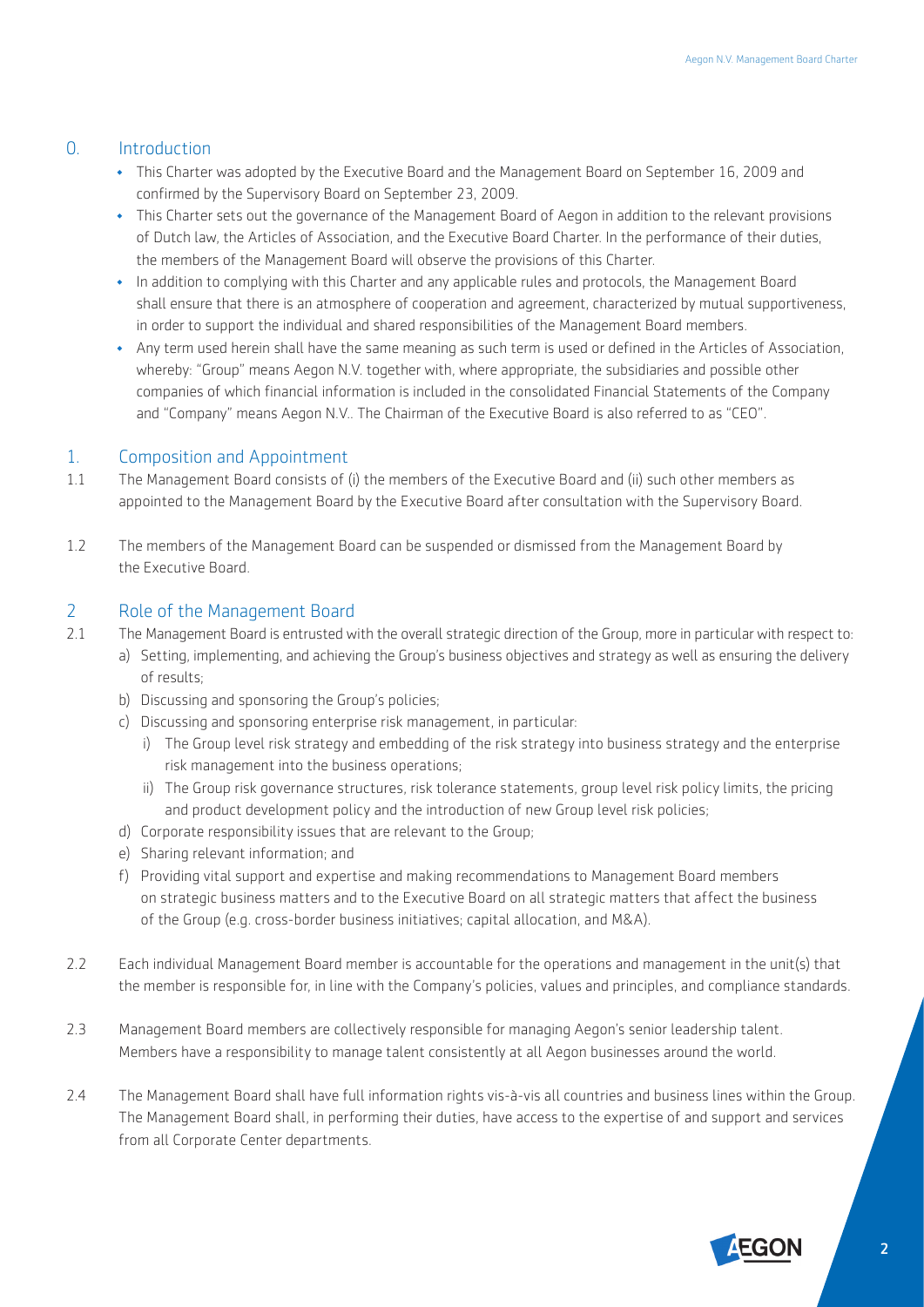2.5 In the performance of their responsibilities, the Management Board shall act in accordance with the interests of the Group and the business connected with it, taking into consideration the interests of the Group's stakeholders. The members of the Management Board shall externally express concurring views with respect to important affairs, matters of principle, and matters of general interest in accordance with the final decision taken, with due observance of each member's individual responsibilities.

#### 3. Role of the Executive Board

- 3.1 The Executive Board is the *Bestuur* of the Company and the members of the Executive Board are the *Bestuurders* as referred to in the Articles of Association and in the Dutch Civil Code. The responsibility for the fulfilment of their responsibilities is vested collectively in the Executive Board. The Executive Board is accountable to the Supervisory Board and the General Meeting of Shareholders.
- 3.2 The Executive Board is authorized to legally represent Aegon N.V..
- 3.3 In performing its duties as Executive Board, the Executive Board shall as its standard practice but without prejudice to its responsibilities under Dutch law – consult with the Management Board and obtain the advice and input of the Management Board before taking decisions on all matters of business that affect the overall business of the group (e.g. capital allocation and M&A).
- 3.4 Without prejudice to article 3.3, the Executive Board shall be responsible for:
	- a) Informing the Management Board about Executive Board decisions;
	- b) The strategy of the Group;
	- c) The aggregate budget of the business units and companies within the Group;
	- d) The aggregate financial results of the Group worldwide;
	- e) Performance management of the Group and reporting by each member of the Management Board and by the heads of country or regional units or business lines;
	- f) Setting Group policies;
	- g) Enterprise risk management, in particular:
		- i) Risk strategy and the embedding of the risk strategy into business strategy and the enterprise risk management into the business operations;
		- ii) Approving risk governance structures, risk tolerance statements, Group level risk policy limits, the pricing and product development policy, the introduction of new risk policies and any changes in risk methodology with an impact on economic available or required capital in excess of EUR 200 million;
		- iii) Supervising compliance with the enterprise risk management framework and policies.
	- h) Setting frameworks for product pricing and capital efficiency;
	- i) The compliance by the Group with relevant laws and regulations, the Aegon Code of Conduct and applicable policies;
	- j) The preparation and timely publication of the financial statements and interim results and other information relating to the Group that needs to be reported and disclosed and determining the dividend policy and dividend distributions;
	- k) Reporting on all relevant matters of the Group (including but not limited to the operational and financial objectives of the Group, the strategy designed to achieve the objectives and the associated risk profile, the parameters to be applied in relation to the strategy, financial performance, risk management, risk control systems, corporate governance etc.) to the Supervisory Board and the committees of the Supervisory Board, and the Executive Board shall as such be the first point of contact for the Supervisory Board;
	- l) Ensuring that members of the Management Board report on the results and fulfilment of their individual functions and responsibilities;
	- m) The adequate functioning of such specialists' committees as established by the Executive Board from time to time, such as the Group Risk and Capital Committee, the Enterprise Risk Management Committee, and the Disclosure Committee;

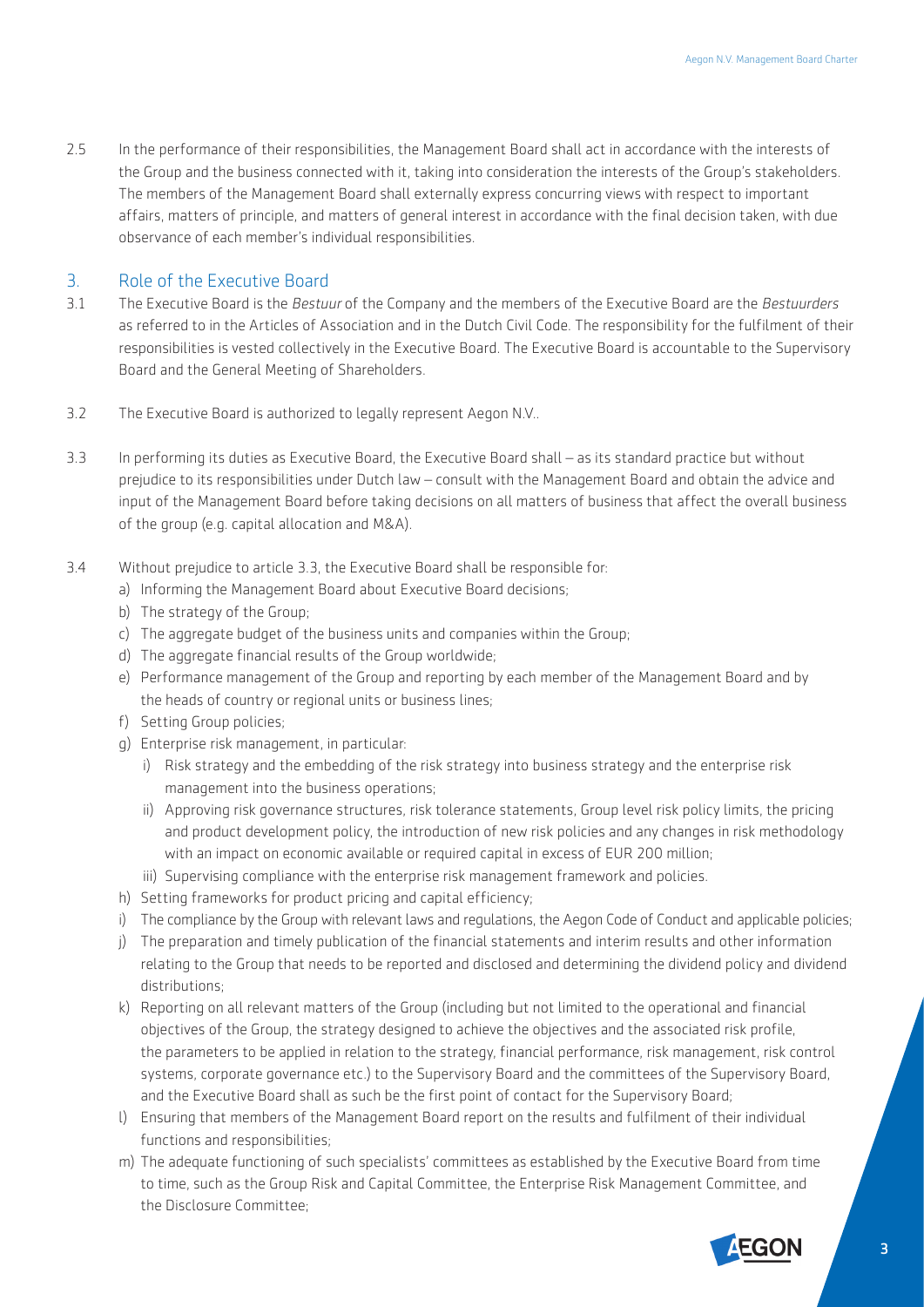- n) Managing the Global Functional Heads as well as the Heads of Communication, Investor Relations, and Strategy of the Corporate Center, and any other Head of the Corporate Center reporting directly to the CEO or the CFO;
- o) The resolutions and matters expressly vested in this Charter, the Executive Board Charter, the Articles of Association, and Dutch law, including, but not limited to, its decision-making process, the legal structure, and the corporate governance structure of the Company and the Group;
- p) The appointment and dismissal, upon the recommendation of the regional units, of any of the executive or nonexecutive board members of the regional units, or other individuals in any of the functions in the regional units, as defined by the Executive Board from time to time; and
- q) The appointment and dismissal of all Global Functional Heads as well as the Heads of Communication, Investor Relations, and Strategy of the Corporate Center, and any other Head of the Corporate Center reporting directly to the CEO or the CFO.
- 3.5 The Chief Risk Officer and the General Counsel of the Company have a standing invitation to attend the meetings of the Executive Board. The Chief Risk Officer has a reporting line into the Supervisory Board Risk Committee to discuss enterprise risk management and related matters.
- 3.6 The Executive Board shall regularly, but at least once per year, review and assess the performance of the Executive Board and the Management Board, as well as the effectiveness of the corporate governance structure of the Group.

#### 4. Management Board meetings

- 4.1 The Management Board shall in principle meet 2 times per month or more often as deemed desirable or required by the CEO. The Management Board may meet in smaller subsets. Members will do their utmost to be present at these meetings in person, by video and telephone conferencing, or other media.
- 4.2 Meetings of the Management Board shall be called by the CEO. All members of the Management Board may ask the CEO to call a meeting or suggest topics for the agenda. In principle, the agenda for a meeting shall be sent at least three calendar days before the meeting. Whenever relevant and possible, an explanation in writing and/or other related documentation should be attached for each item on the agenda.
- 4.3 The CEO acts as the Chairman of the meetings of the Management Board. If the CEO is absent, the CEO will appoint the CFO as Chairman for that meeting.
- 4.4 Before decisions are made, the Management Board not only seeks the agreement of the members, but also the resolution or mitigation of minority objections. All members have an equal vote, however, decisions by the Management Board need to be endorsed by the Chief Executive Officer and the Chief Financial Officer.
- 4.5 A Management Board member may be represented at meetings by another Management Board member holding a proxy in writing or by a verbal confirmation to the Company Secretary.
- 4.6 The admittance to the meeting of persons other than the Management Board members and the Company Secretary or his or her deputy shall be decided upon by the CEO. The Global Head of Compliance is invited quarterly to present the compliance report covering major regulatory developments, material incidents, investigations and integrity risks and the effectiveness of the function. The Executive Board approves the Compliance Annual plan; the Management Board is informed.
- 4.7 The Company Secretary or any other person designated for such purpose by the Chairman of the meeting shall draw up minutes of a meeting of the Management Board.